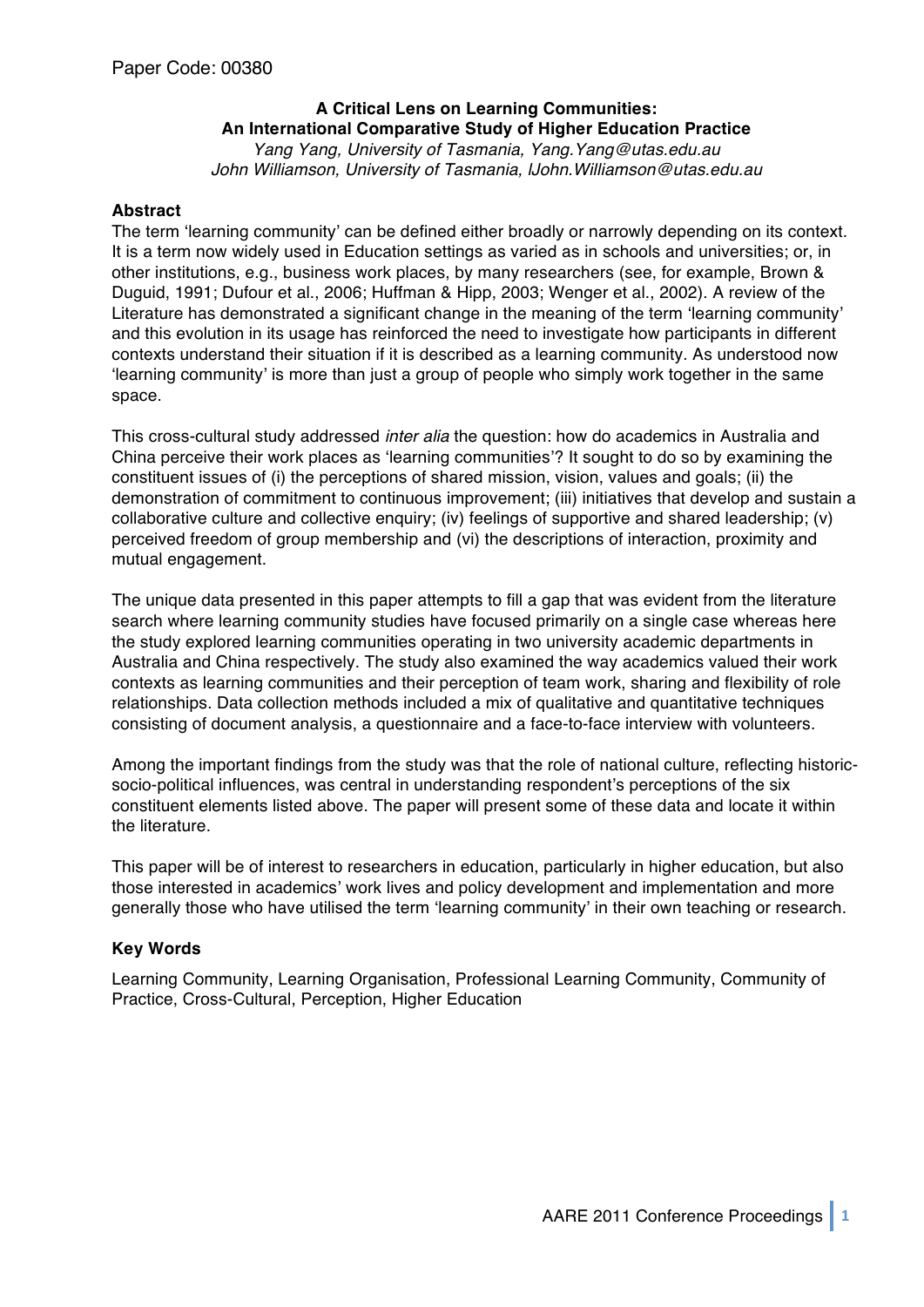#### **Introduction**

Undoubtedly views about teaching and learning in higher education over the recent past have been characterised by tremendous innovation and change. For example, theories of learning have tended to shift from behaviorism as conceptualised by such educational psychologists as Briggs, Gagne, Skinner and Mager, to social constructivism, such as connectivism, navigationism, communal constructivism, activity theory or socio-cultural theory. Constructivism as used here emerged from the cognitive perspective which emphasised learning-by-doing, viewing lecturers as facilitators who scaffold learning environments in which students construct their own knowledge in the context of problem solving process. This shift in focus has come with a concomitant interest in the related concept ʻlearning communities' and in other contexts, such as Learning Organisation (Argyris, 2002; Atak & Erturgut, 2010; Kline & Saunders, 1998; Senge, 2006; Wenger, 1998), Professional Learning Community (Bolam, McMahon, Stoll, Thomas, & Wallace, 2005; Hord, 2004; Jones, Jones, Pickus, & Ludwig, 2010; Stoll, 2007), and Community of Practice (Brown & Duguid, 1991; Lave & Wenger, 1991; Mitchell, McKenna, & Young, 2008; Nagy & Burch, 2009; Viskovic, 2006; Wenger, McDermott, & Snyder, 2002; Wenger, White, & Smith, 2009).

The term ʻlearning community' can be defined either broadly or narrowly depending on its context. It is a term now widely used in Education settings as varied as in schools and universities; or, in other institutions, e.g., business work places. A review of the Literature has demonstrated a significant change in the meaning of the term ʻlearning community' and this evolution in its usage has reinforced the need to investigate how participants in different contexts understand their situation if it is described as a learning community. As understood now ʻlearning community' is more than just a group of people who simply work together in the same space.

#### **Literature Review**

Anecdotal evidence suggested that the prototype of the learning community can be traced to the beginning of the twentieth century, such as Dewey's (1938) experimental school or Meiklejohn's experimental college, both of which served as a basis for educational reforms. When learning is applied to community as in the term ʻlearning community', two major definitional categories of learning community surfaced, namely Professional Learning Community (PLC) and Community of Practice (CoP). Both proved to be driving forces for enhancing pedagogy, deepening knowledge and sustaining the growth of educational organisations with strong learning culture. Both treated meaning as socially constructed through collective activity rather than by the individual absorption of knowledge.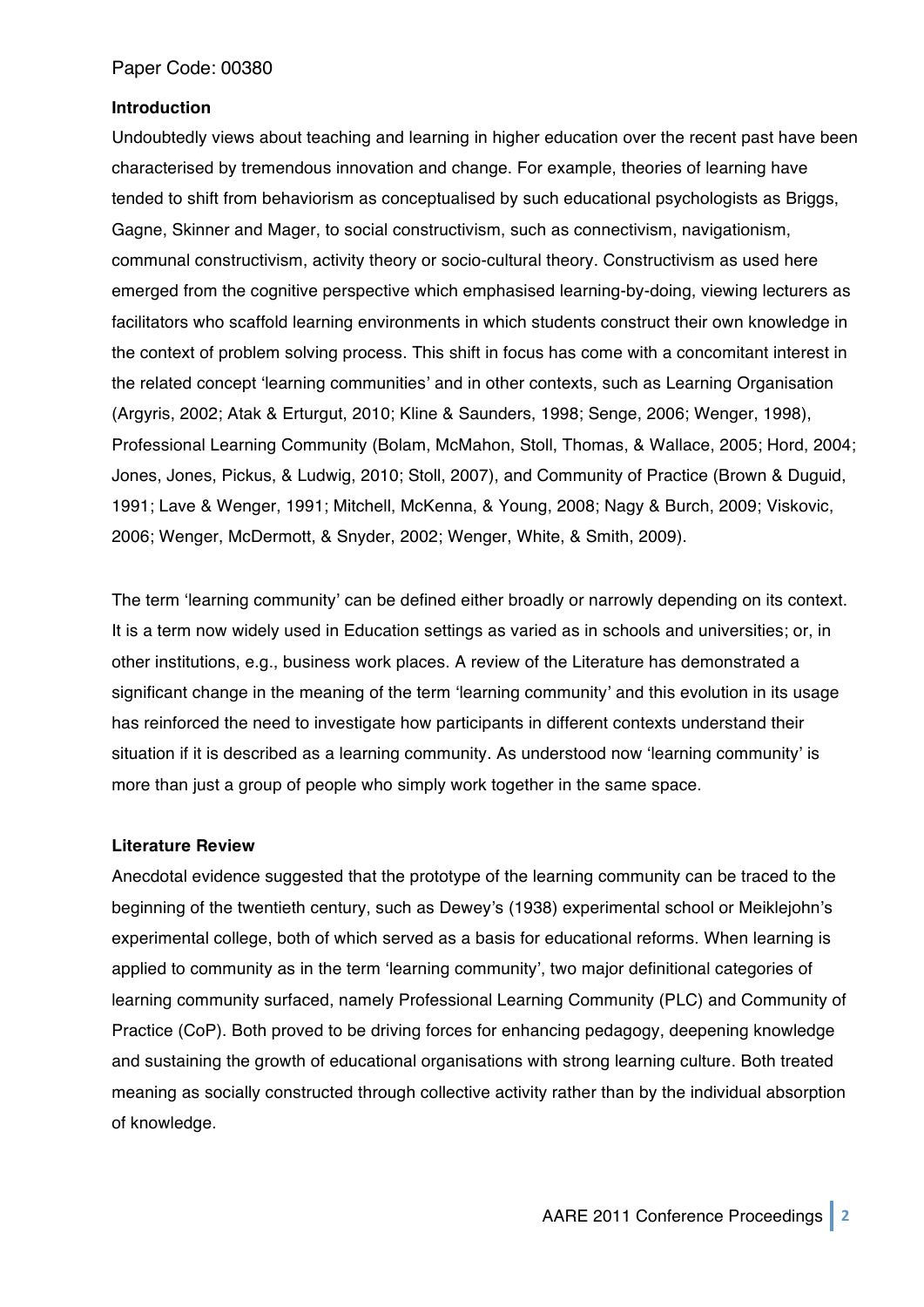The concept of PLC was promoted by Hord (1997) and DuFour and Eaker (1998) and described as "an on-going process in which educators work collaboratively in recurring cycles of collective inquiry and action research to achieve better results for the students they serve" (DuFour, DuFour, Eaker, & Many, 2010). Lave and Wenger (1991) brought the concept of CoP to a wide audience, and the term has been undergoing significant changes; however, the key foci remain as described by Wenger, McDermott and Snyder (2002) as "groups of people who share a concern, a set of problems, or a passion about a topic, and who deepen their knowledge and expertise in this area by interacting on an ongoing basis" (p. 4). A list of attributes of each concept was presumed to be essential; for example, Hord (2004) defined five attributes of PLC that are in accord with a number of other researchers (see, for example, DuFour, 2009; Stoll, Bolam, Mcmahon, Wallace, & Thomas, 2006; Youngs & King, 2002) namely: Supportive and shared leadership; Shared values and vision; Collective learning and application of learning; Supportive conditions; and Shared practice (p. 7). Similarly, Wenger, McDermott and Snyder (2002) asserted that CoP is comprised of three constituent elements: a shared domain of knowledge; a community of people who engage in joint activities and discussions; and a shared practice. Consequently, the review of the current literature related to PLC, CoP and other related learning community knowledge terms, suggests that while concepts and underlying constructs of learning community vary considerably, when considering the theoretical dimensions much common ground in relation to the concept exists.

This paper provides a brief overview of the meanings of learning communities and also presents key findings from an international study which addressed inter alia the question: how do academics in Australia and China perceive their work places as ʻlearning communities'? It sought to do so by examining the constituent issues of (i) the perceptions of shared mission, vision, values and goals; (ii) the demonstration of commitment to continuous improvement; (iii) initiatives that develop and sustain a collaborative culture and collective enquiry; (iv) feelings of supportive and shared leadership; (v) perceived equality of group membership and (vi) the descriptions of interaction, proximity and mutual engagement.

## **Research Methods and Instruments**

As the researcher investigated participants' perceptions and mapped their understanding of particular phenomena this was seen broadly as a Qualitative study (Burns, 2000). This study is also a case study as it explored in depth ʻbounded' systems (Burns, 2000). For this current research, two cases were examined and involved participants in two countries (Australia and China) and in two universities.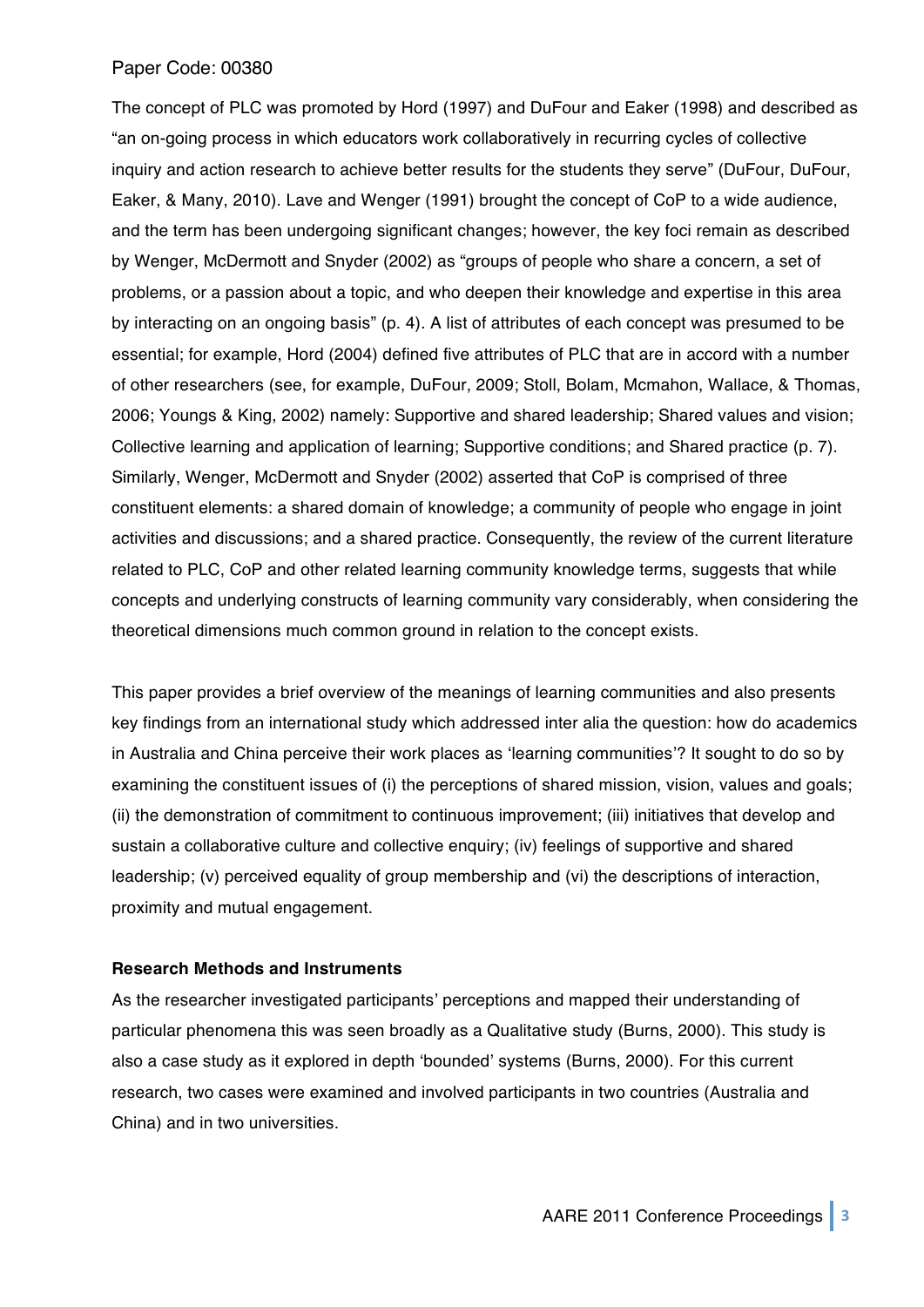The study adopted a mixed-methods approach to data gathering (Burns, 2000), which included questionnaires, document analysis and semi-structured interviews. The data collected by these multiple methods were designed to capture the different stakeholders' perceptions about ʻlearning community'. This approach allowed for the triangulation of different points of view and contributes to the credibility, trustworthiness, and believability of the research.

The survey instruments were designed in three sections; the first sought biographical information, concerned with gender, age, qualification, position, employment status, and years of work experiences. The second section of the survey instruments were developed on the basis of the six constituent elements of a learning community which were operationalised from the literature. 40 question items were designed to capture participants' perceptions to address these six criteria. These items employed a five-point Likert-type scales and respondents were asked to scored their perceptions on a 1-to-5 scale where  $5 =$  'Strongly agree',  $4 =$  'agree',  $3 =$  'Neutral',  $2 =$  'Disagree' and 1 = 'Strongly disagree'. Open-ended questions also were incorporated in the instrument in order to obtain responses which reflect participants' true feelings, and allow them to give their evidence in their own words and to express their views fully. The survey instruments were developed in both English and Chinese languages to ensure that linguistic and cultural consistencies for Chinese respondents. The development of the interview questions also was designed in the same manner as the second section in the questionnaire instruments to address the six dimensions identified from the Literature and considered essential for development of a learning community.

As a cross-culture study, the research instruments were subject to the translations from English to Chinese. Both versions of the instruments were sent to an individual reviewer, in Australia and China, to ensure wording suitability, content validity, readability and appropriateness to their respective contexts.

## **Sampling**

For ease of access an ʻOpportunity' (Burns, 2000, pp. 92-93) and ʻPurposeful' sampling strategy (Burns, 2000, p. 465) were employed to recruit a total sample number of 37 participants who were from two known university academic departments in Australia (AU) and China (CU). 17 were Australian lecturers and accounted for 46% of the total participants. 20 were Chinese lecturers representing 54% of the total participants. The sample frame was not intended to represent the whole population of academics stakeholders in the two countries (Burns, 2000). However, for the scope of this study this sample gave valuable insights into a range of users' perceptions relating to learning community.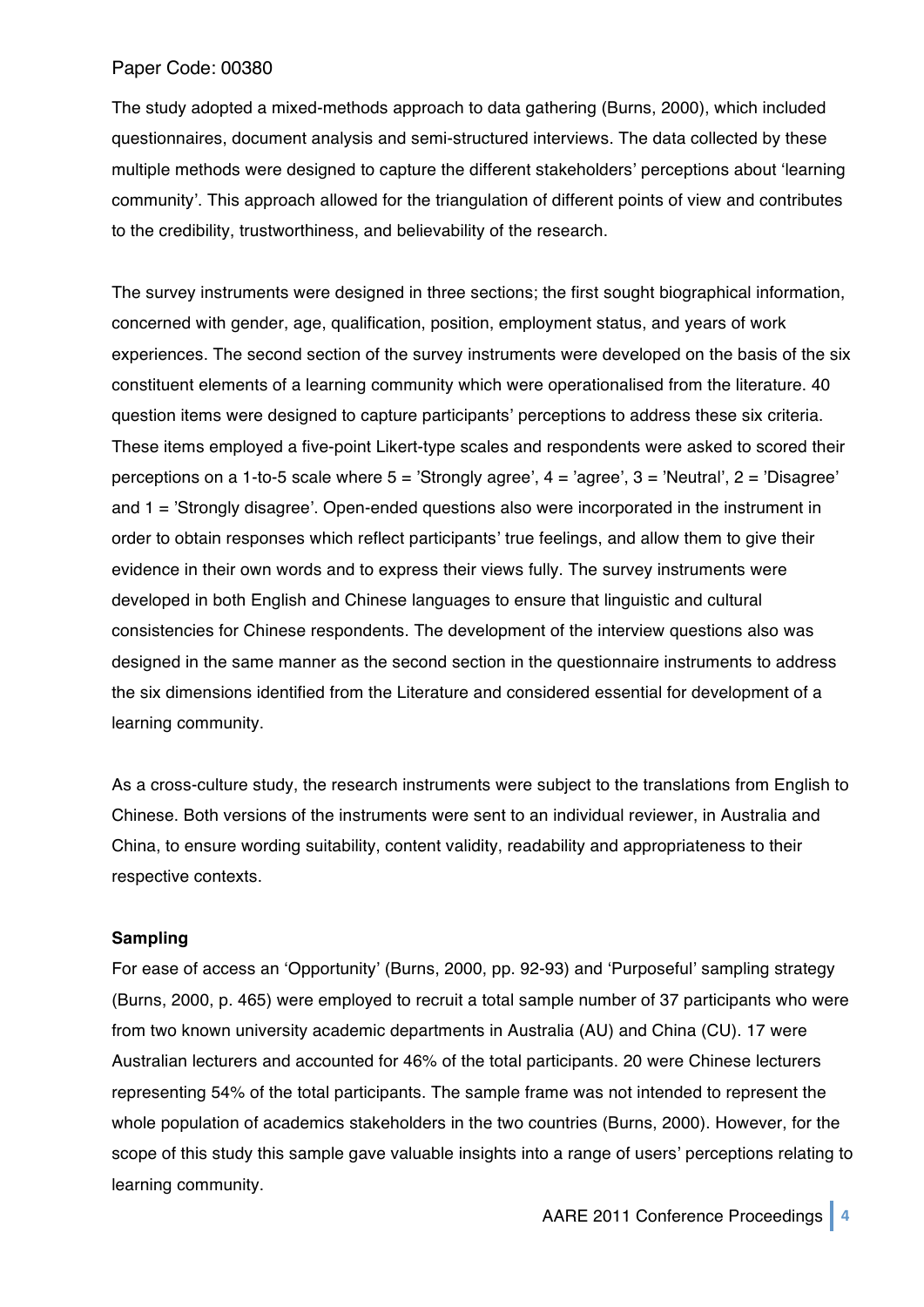The majority of the respondents from AU and CU were male. The percentages of males from these two university groups were 64.7% in AU, 65% in CU, respectively. Two groups of university participants were different in age. More than half of the participants from CU were in age group 30- 39 (55%), whereas most AU participants were aged from 50 years up (41.2%). Two academic cohorts also had different level of qualification. In the AU, 52.9% of participants held the doctoral degree, 41.2% held the Master degree and another 5.9% held Bachelor degree as highest education qualification. In the CU, 70% obtained Doctorate degree, 10% obtained Master degree and 20% obtained Bachelor degree. All AU participants were academic staff. The majority of Chinese academic staff (15, 75%) were employed in the Chinese university. There were 59 (84.3%) participants who were working full-time. Of those, there were 14 (82.4%) in the AU, 19 (95%) in the CU. The majority of the AU respondents had 5-15 years work experiences (9, 52.9%). Of the remaining 8 there were equal proportions of AU participants having less than 5 years work experience to those having 16 or more years work experience (23.5%, respectively). In CU, 8 (40%) respondents had less than 5 years work experience, 7 (35%) had 5-15 years work experience, and another 5 (25%) had 16 or more years work experience.

#### **Results and Discussion**

Data from the 40 items on the questionnaire from the two groups of Australian and Chinese university participants were entered into SPSS for analysis. The focus was concerned with how much difference these two culturally different cohorts perceived in terms of each constituent element of a learning community. In all, of the 40 items in the survey the Chinese lecturers rated 28 of these items statistically significant higher than the lecturers located in Australia. Interestingly, there was no item to which the Australian lecturers rated the question higher compared to the Chinese lecturers. The Chinese university lecturers on average gave more scores at the level 4 (agree) range on the 1 to 5 point Likert scale. On the other hand, the Australian lecturers where more likely to give responses to the questions in the middle range, i.e., around the 3 level on the five point Likert scale.

## Perceptions of shared mission, vision, values and goals

DuFour, DuFour, Eaker, and Many (2010) argued that shared mission, vision, values and goals must be clearly defined taking into consideration what must known and able to be completed successfully. They proposed that institutions can be seen as a professional learning community where a collective sense of efficacy can be built throughout the organization by establishing a clear purpose which is widely shared (DuFour et al., 2010, pp. 29-30).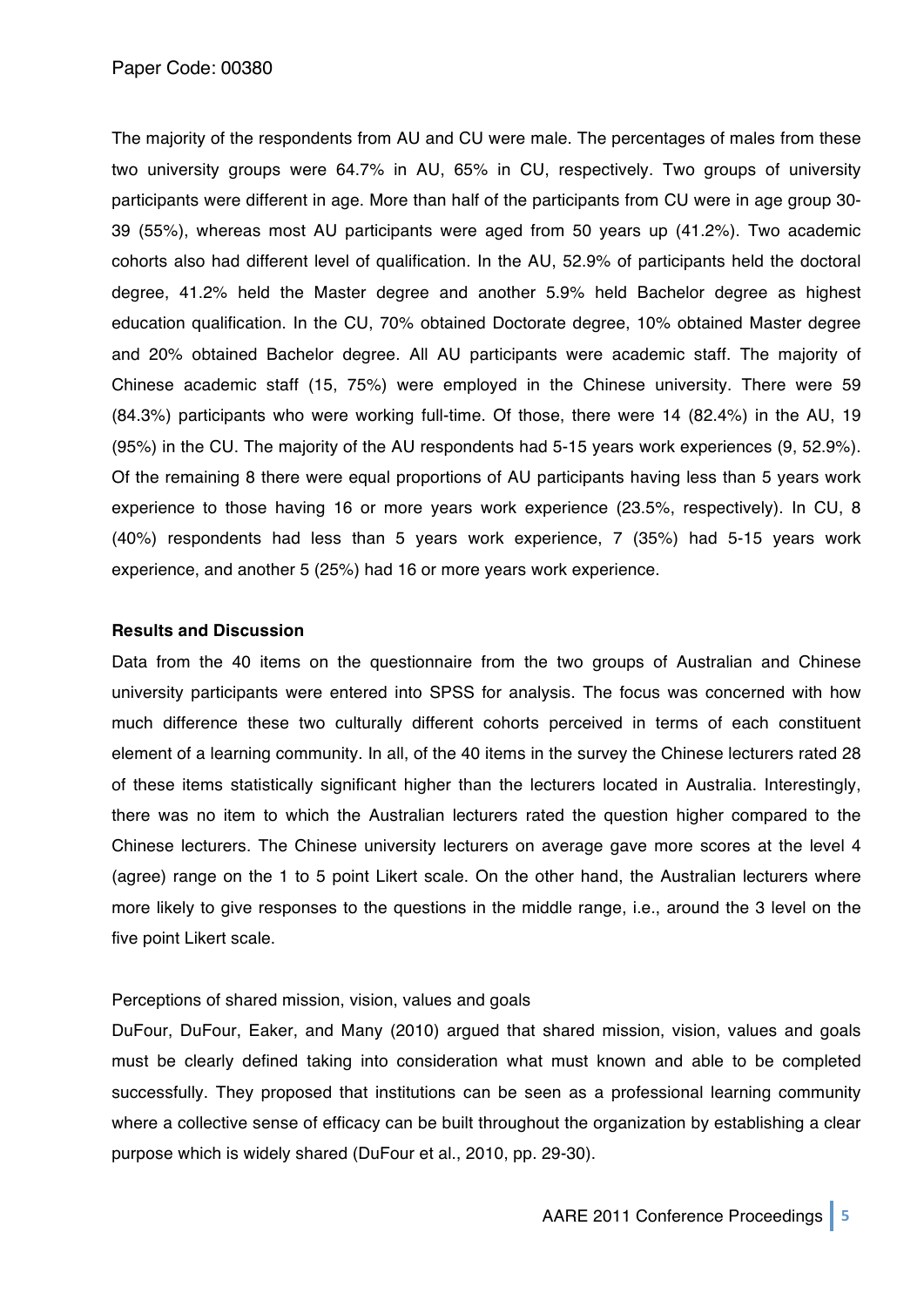The data in this study showed that the two case universities have developed explicit mission/vision statements and a set of values that embody their commitments. These statements can be found easily either from their websites or publications of annual reports. It was interesting to investigate how Australian and Chinese participants -- in their employees' role – perceived their institutions' missions, visions, values and goals and, in particular, the ʻrhetoric' of their organisations. Four question items were designed to examine these as well as provide an opportunity for the two groups to decide, for example, the degree to which they would agree that their organisational mission and vision statement were clearly communicated and to what extent they had developed into a learning community with shared values and goals.

The data showed that there were considerable differences between the Australian and Chinese lecturers' perceptions of their understanding of mission, vision, values and goals of their organisations. For example, item 1 "I understand the vision and mission of the university", F (1, 36)  $= 0.013$ , p < .91, the means of the Australian lecturers (M = 2.24) were significantly low but similar to that of the Chinese cohorts ( $M = 2.20$ ). This was also the case when it came to interview questions such as, ʻWhat is fundamental purpose of [organisation name] and can you describe the mission?' Some interviewees from CU commented that the staple role of the mission was not known, making statements such as: "I don't know… I may have seen in a document, but I don't think I've ever taken much notice of it". Australian lecturers also indicated their unfamiliarity with the mission statement by reporting that: ʻI have never read it. Yes, that's why I said it is not clear' (M1, UNI, AU, 1, 14/10). It is quite clear that the public statements from the two universities in this regard were clearly documented but they seem to be too far from the academics' personal objectives to have any impact. Simply proclaiming their institutional mission and vision provided no basis for achieving a shared agreement and clarity of direction among the university members. This finding is highlighted in the literature by Wenger, McDermott & Snyder (2002) who pointed out that successful learning communities "thrive where the goals and needs of an organization intersect with the passions and aspirations of participants" (p. 32), whereas lack of interests in the stated strategic development among university employees "fails to inspire its members, the community will flounder" (p. 32).

#### The demonstration of commitment to continuous improvement

In addition, the increasing focus on building and sustaining a learning community in educational contexts suggests that to ensure a shared mission, vision, values, and goals, all stakeholders have to understand that a commitment to continuous improvement is vital. As asserted by DuFour and his colleagues, "no organisation can continue to improve unless the people within it engage in ongoing learning" (DuFour et al., 2010, p. 194). Five items on the questionnaire contributed to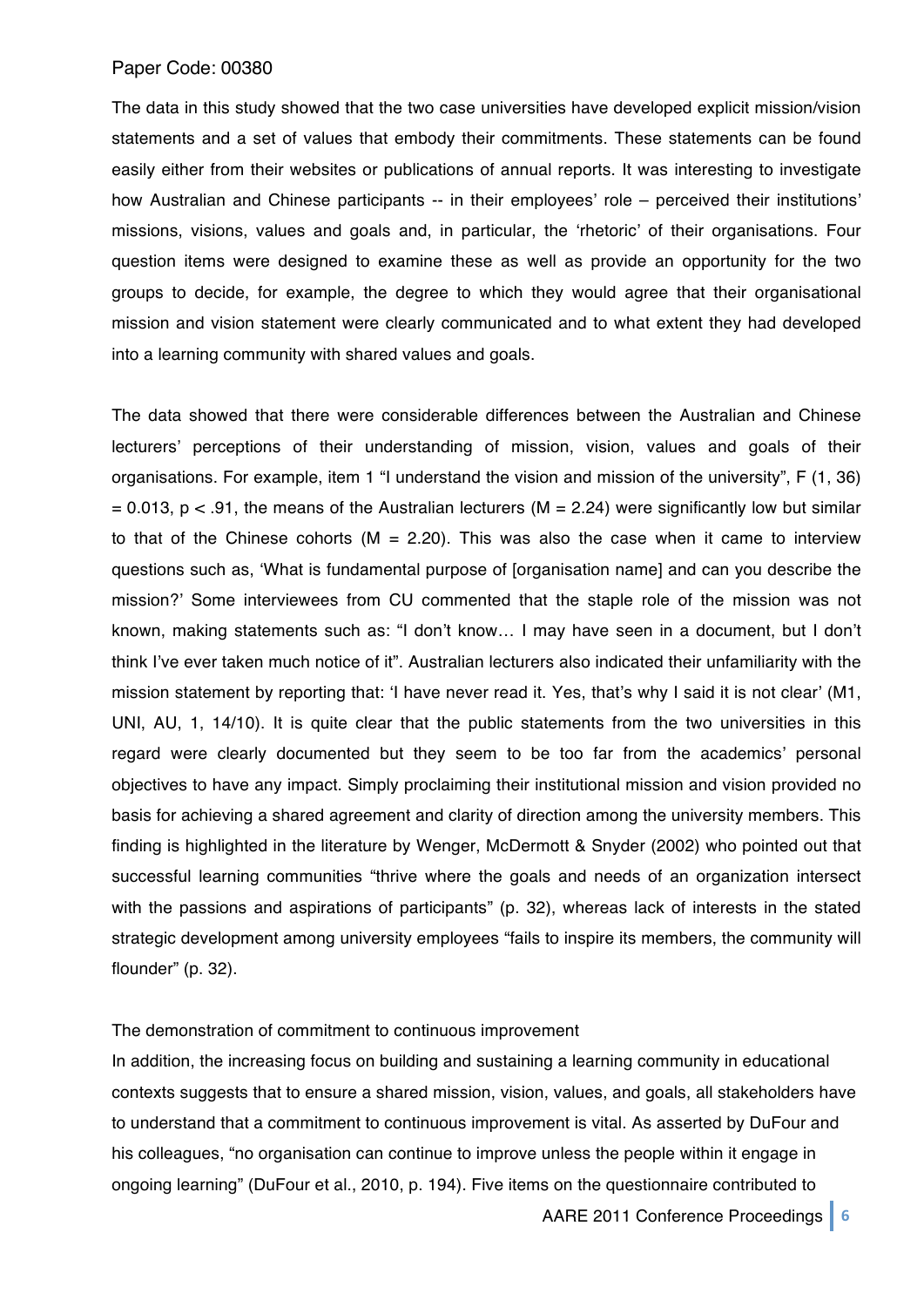investigating the two cohorts' perceptions of commitment to continuous improvement. The statistical findings revealed significant differences for each item within the two national cohorts.

Australian lecturers had less positive mean scores than their Chinese counterparts. For example, item 8, "My university is engaged in an ongoing cycle of continuous improvement",  $F(1, 36) =$ 38.775, p < .001, the means of the Australian lecturers (M = 3.29) were statistically significant lower than that of Chinese cohort ( $M = 4.85$ ), and item 9, "I agree that commitment is part of our university identity as a community", F (1, 36) = 26.642,  $p < .001$ , Chinese lecturers reported higher positive mean scores ( $M = 4.75$ ) than Australian lecturers ( $M = 3.53$ ). Interview data also supported this finding. Most of the positive views came from the Chinese lecturers who commented, for example, "I think the university does, yes; as a learning institute, you're always trying to improve (M3, UNI, CN, 3, 18/9). The interview data also revealed that there were notable differences between individuals and the institutional message regarding vision in the Australian university; for example, one lecturer reported, "I am most probably a bit of a critic, because my philosophy on education [more freedom]... [result in/] are maybe a little mismatched sometimes." (M1, UNI, AU, 1, 14/10). Another lecturer also expressed his uncertainty and concluded that, "it is never going to come to anything" when referring to the intention of their university to implement its stated commitment to continuous improvement (M2, UNI, AU, 2, 14/10). The working environment reported here diverges from the literature where it is suggested that learning community members must be taken in the "never-ending process of continuous improvement" and are committed to, and continuously reach toward, the organization's ideal mission, vision, values and goals (Bolam et al., 2005; DuFour & Eaker, 2009; Hord, 1997; Reichstetter, 2006). Wenger et al., (2002) also argued that, "without commitment to a domain, a learning community or a community of practice is just a group of friends" (p. 30). Communities of Practices continually define themselves by the needs of the community members, and are constantly changing to promote the community's development (Mitchell et al., 2008). The data reported above, however, revealed that if Australian academics were not convinced of the outcomes being met in their organisational mission and vision, they would not commit to an ongoing expansion of their competencies to achieve their institution's desired outcomes (Bierema, 1999) and the capacity to develop learning community was largely limited as their employees were not sufficiently committed to reach the ideal target.

Initiatives that develop and sustain a collaborative culture and collective enquiry Learning communities are operationalised also through collaboration. Participants in this study were asked eleven questions with regards to the initiatives that a collaborative culture and collective enquiry were developed and sustained in their universities. The mean value from the Chinese responses was greater than that of the Australian responses. For example, item 15, "The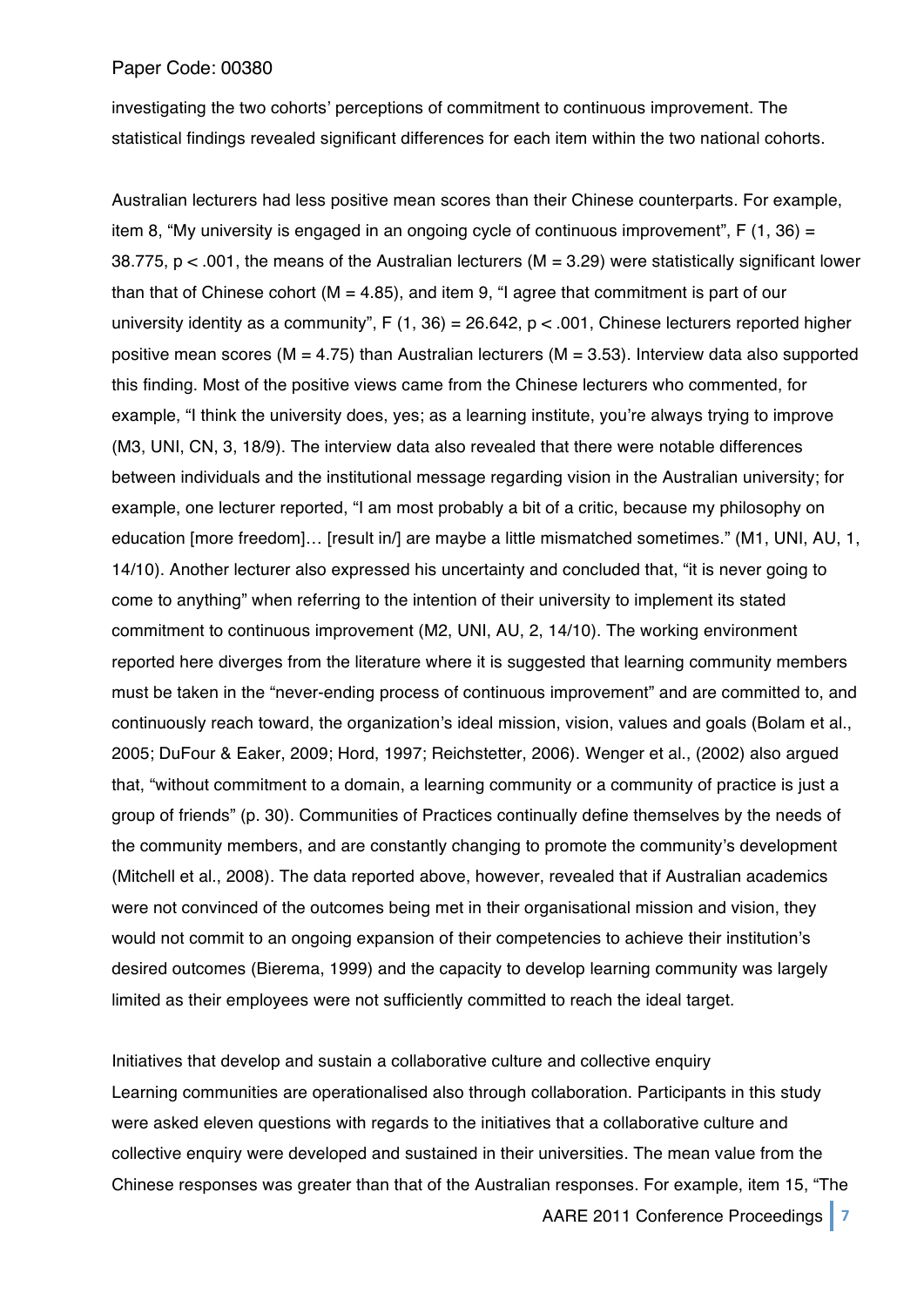ways in which staff work and learn together are crucial to the development of university"  $F(1, 36) =$ 23.370,  $p < .001$ , Chinese lecturers (M = 4.65) were much keener than Australian lecturers (M = 3.12), and item 16, " I have been encouraged throughout the work that I have conducted" F (1, 36) 12.300, p < .001, the mean score of Chinese lecturers was much higher than the Australian cohort  $(M = 4.60$  and  $M = 3.41$ , respectively).

More positive comments reported by the lecturers in China were, for example, "Whether the project is municipal or governmental, we share some common part of the project to complete" (M1, UNI, CN, 1, 02/9). This finding is supported in the literature where the focus is on "the process of learning and application includes a step of developing a collaborative culture that values sharing information" (Huffman & Hipp, 2003). Conversely, Australian lecturers reported, for example, "I have less discussions and conversations with people inside of my faculty. I still have conversations but they tend not to happen inside of my faculty" (M1, UNI, AU, 1, 14/10). Despite many of the underpinning studies of learning community, such as situated learning (Lave & Wenger, 1991), Community of Practice (Wenger, 1998); activity theory (Leont'ev, 1978) supporting the view that knowledge is distributed through collaborative efforts toward shared objectives or by dialogues and challenges brought about by difference in persons' perspectives" (Pea, 1993, p. 48), the negative quotes from the Australian academics suggested the interviewees were less effective at promoting collective learning and demonstrated less member willingness to share their experiences and knowledge with other institutional members.

## Feelings of supportive and shared leadership

Supportive and shared leadership have been perceived as a key role in driving change by a number of researchers (Bolam et al., 2005; DuFour & Marzano, 2009; Hord, 1997) and support organisations to develop as autonomous learning communities oriented towards shared decision making. Nine question items were designed to evaluate how the participants from the two countries were able to perceive a supportive and shared leadership.

The data showed that Australian lecturers perceived leadership as statistically significant different for 7 items compared to the Chinese counterparts. The items were, for example, item 25, "My university as a learning community has a leader who facilitates the learning of all staff members" F  $(1, 36) = 46.864$ ,  $p < .001$ , the mean scores for Australian and Chinese responses were 4.75 and 3.00, respectively. Interestingly, the questionnaire findings of Chinese responses did not seem to match the interview data, and in some cases the mismatches were dramatic. Some typical negative Chinese comments were, "it's by no means easy to establish a sort of learning community where people involved are not seen as equal in this authoritarian organizational culture" (M1, UNI, CN, 1,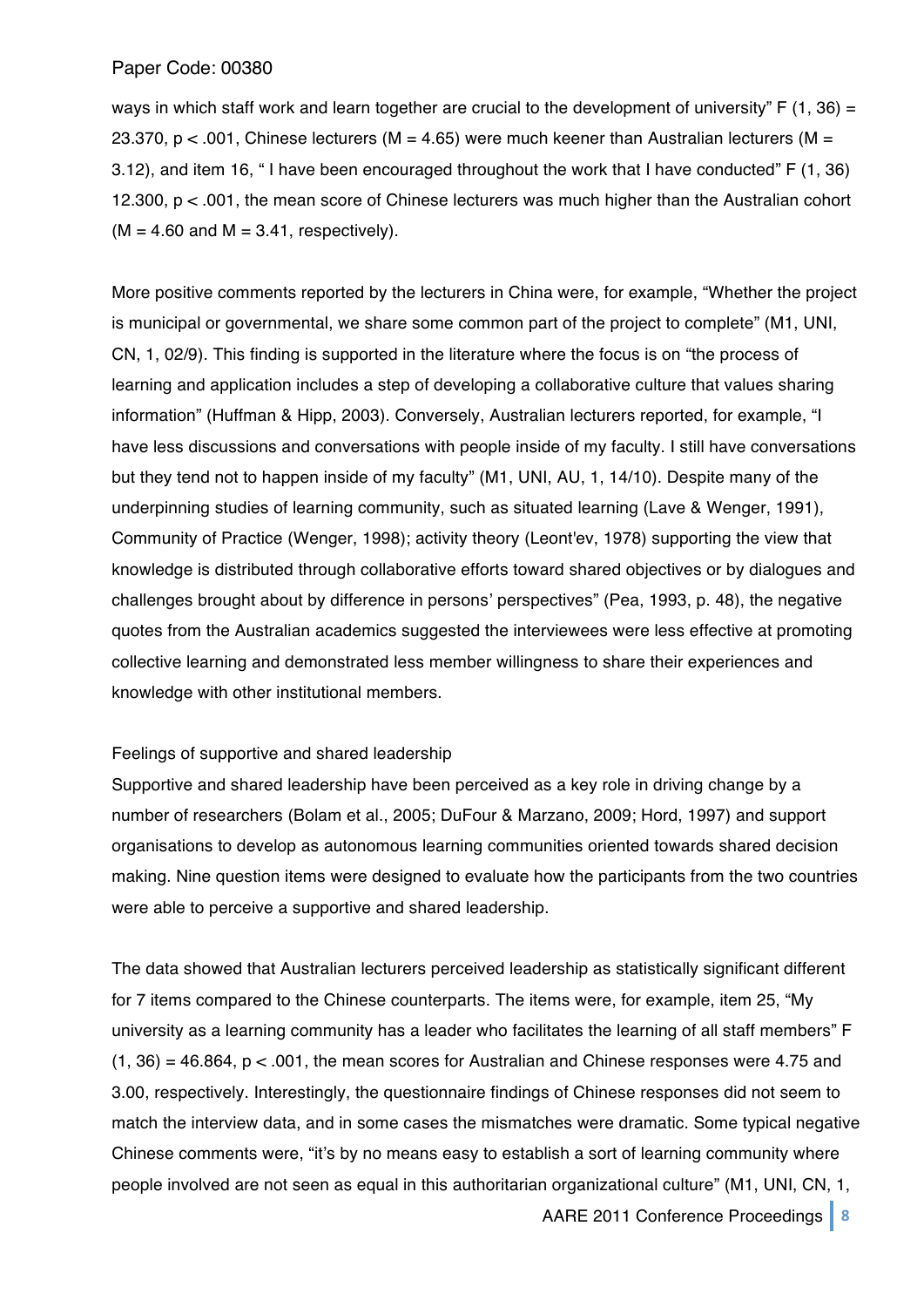02/9). Another lecturer supported this view and described the university as becoming "de facto government attached administration bureaucratic apparatus, which are essentially like governmentowned Enterprises" (M2, UNI, CN, 2, 18/9). This finding is significant as the reality described by the academics differs very significantly from the literature which has asserted that a learning community needs to be developed from cases in which power, authority, and decision making are shared, distributed and encouraged between administrators and staff (Hord & Sommers, 2008). DuFour et al., (2010) also advocated that the current emphasis on "shared decision making, dispersed leadership, staff empowerment, collaboration, and collegiality has tended to obscure another harsh reality about substantive change" (p. 253). However, the findings drawn indicated that the suggested change can be a cultural challenge. This finding might be explained by Hofstede's (1980) conclusions and other cross-cultural research results that there were cultural differences in what was termed ʻpower distance' between individuals in Australia and China. China has been explicitly positioned as a high power distance index (PDI) culture, in which there was a high level of inequality of power within Chinese society, and the unilateral top-down decision making structure reflects a centralized authority and leadership which is unequally distributed.

#### Perceived freedom of group membership

As portrayed in the literature, leadership can be considered as either supportive (Hord, 2008) or shared (Ensley, Hmieleski, & Pearce, 2006), and leadership behaviours tend to be transformational (Bass, 1985), and reflect distributed decision making (Bolden, Petrov, & Gosling, 2009; Schein, 2010; Spillane & Diamond, 2007). If this is the case, then each individual can be empowered equally by giving an amount of freedom for learning from the top and, this is in turn, will further provide the ʻbottom up' impetus for effective achievement. Seven items were developed in the questionnaires to address this issue.

The analysis of the data reported four statistically significant different items. They were, for example, item 34, "I have been able to develop my personal relationships with other colleague" F  $(1, 36) = 9.843$ ,  $p < .003$ , the mean score for participants in Australia and China were 3.76 and 4.62, respectively, or item 35 "I am able to discuss topics with both experienced and inexperienced people in my work" F (1, 36) = 7.673,  $p < .009$ , the mean score was higher in the Chinese group (M  $= 4.60$ ) than in the Australian group (M = 3.82). The interview data were quite mixed, so that negative comments in the Chinese group's responses concerning a sense of freedom were reflected or coincided with the leadership concerns indicated earlier. As one Chinese lecturer reported the university system tended to be bureaucratic in management practices, and therefore "imposed (on) institutional disciplines" and "It would be very hard to build any form of community where members did not share knowledge and participate freely based on equality" (M3, UNI, CN, 3,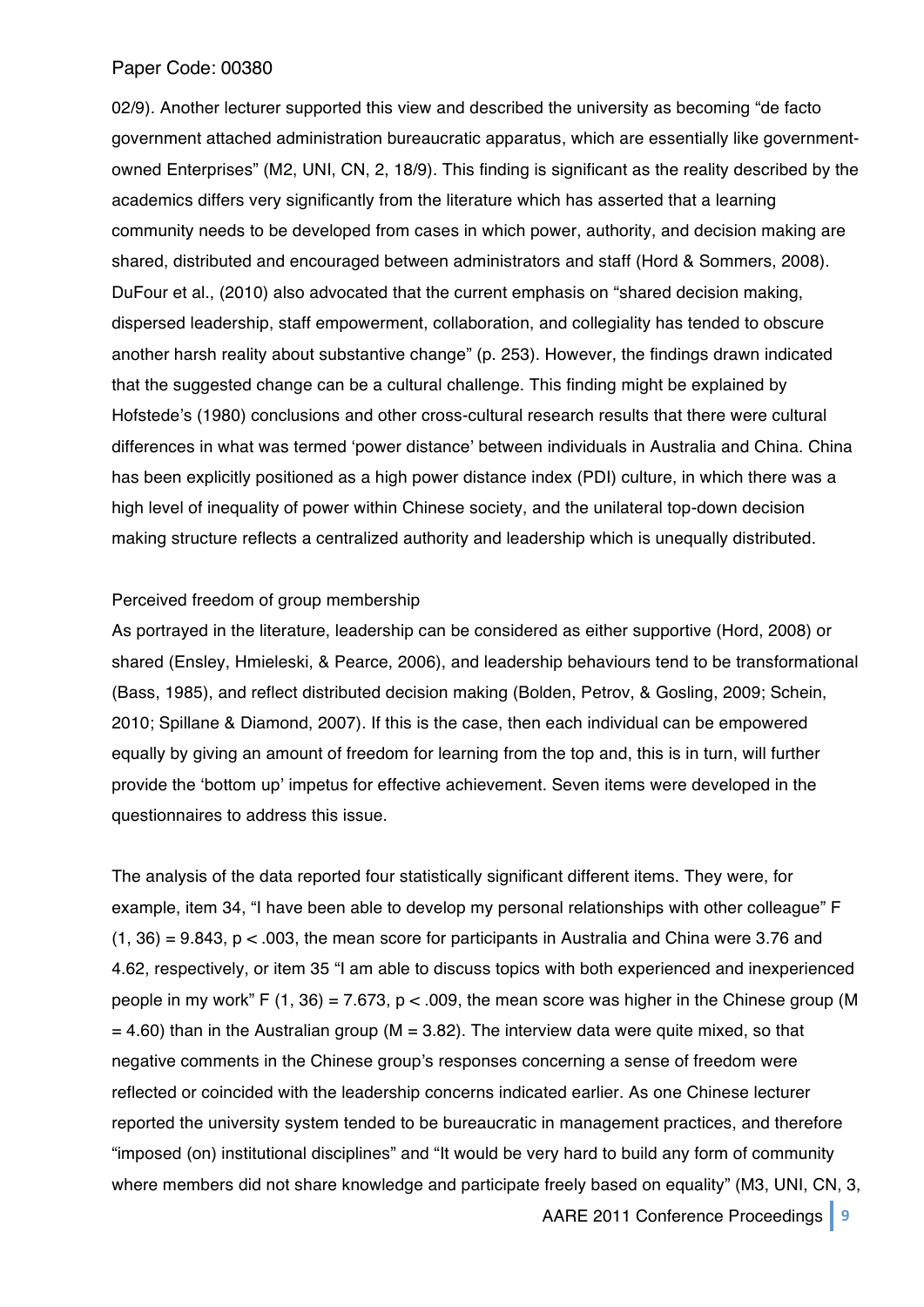18/9). This finding further demonstrated that there was a high level of inequality of power within Chinese society, and less freedom in decision making resulted in a unilateral top-down managerial structure (Hofstede, 1980).

#### Descriptions of interaction, proximity and mutual engagement

A large body of previous empirical studies indicated that individuals help others like themselves more often than they help those who are dissimilar (see, for example, Baron, 1971; Ehlert, Ehlert, & Merrens, 1973; Karabenick, Lerner, & Beecher, 1973). The relations of proximity in learning community are well documented as being engaging each other mutually. There were two question items that dealt with mutual engagement and one item dealing with relations of proximity.

All items were found to yield statistically significant differences. They were item 37, "The university provides opportunities for mutual interaction and engagement"  $F(1, 36) = 22.077$ ,  $p < .001$ , with the Chinese mean (4.90) scoring significantly higher than the Australian mean (4.00); item 38 "The university gives me an outlet for sharing similar learning interests and being engaged with others" F  $(1, 36) = 44.401$ ,  $p < .001$ , with the Australian mean (4.82) scoring significantly higher than the Chinese mean (4.70); and item 39, "I prefer to work with my close colleagues to focus on learning to produce desired outcomes" F  $(1, 36) = 11.257$ ,  $p < .002$ , with the Chinese mean (4.75) scoring significantly higher than the Australian mean (3.94).

Even if there were statistically significant differences, given the relatively high values in means in both groups, the significance results are likely of little value. The findings of interviews reported that both groups of participants were consistent in their tendency to interpret the interaction in favour of relations of proximity, indicating the fact that they were able to be mutually engaged to develop a sense of learning community. For example, a comment from a Chinese lecturer was, "some of our colleagues in our faculty from the same cities will come together to do something together naturally" (M1, UNI, CN, 1, 02/9). Another Australian academic provided an insight into the mutual engagement by reporting that "certainly we feel we've got collegiality. It assists if we are agreeing the way to make the things move" (M2, UNI, AU, 2, 16/10). This finding concurs with the views of Wenger (1998) that a learning community is dependent not only on relations of proximity, but more on "dense relations of mutual engagement organized around what they are there to do" (p. 74).

## **Implication, Conclusion and Limitations**

This cross-cultural study addressed the question of how do academics in Australia and China perceive their work places as a ʻlearning community'. The unique data presented in this paper attempts to fill a gap that was evident from the literature search where learning community studies have focused primarily on a single case whereas here the study explored learning communities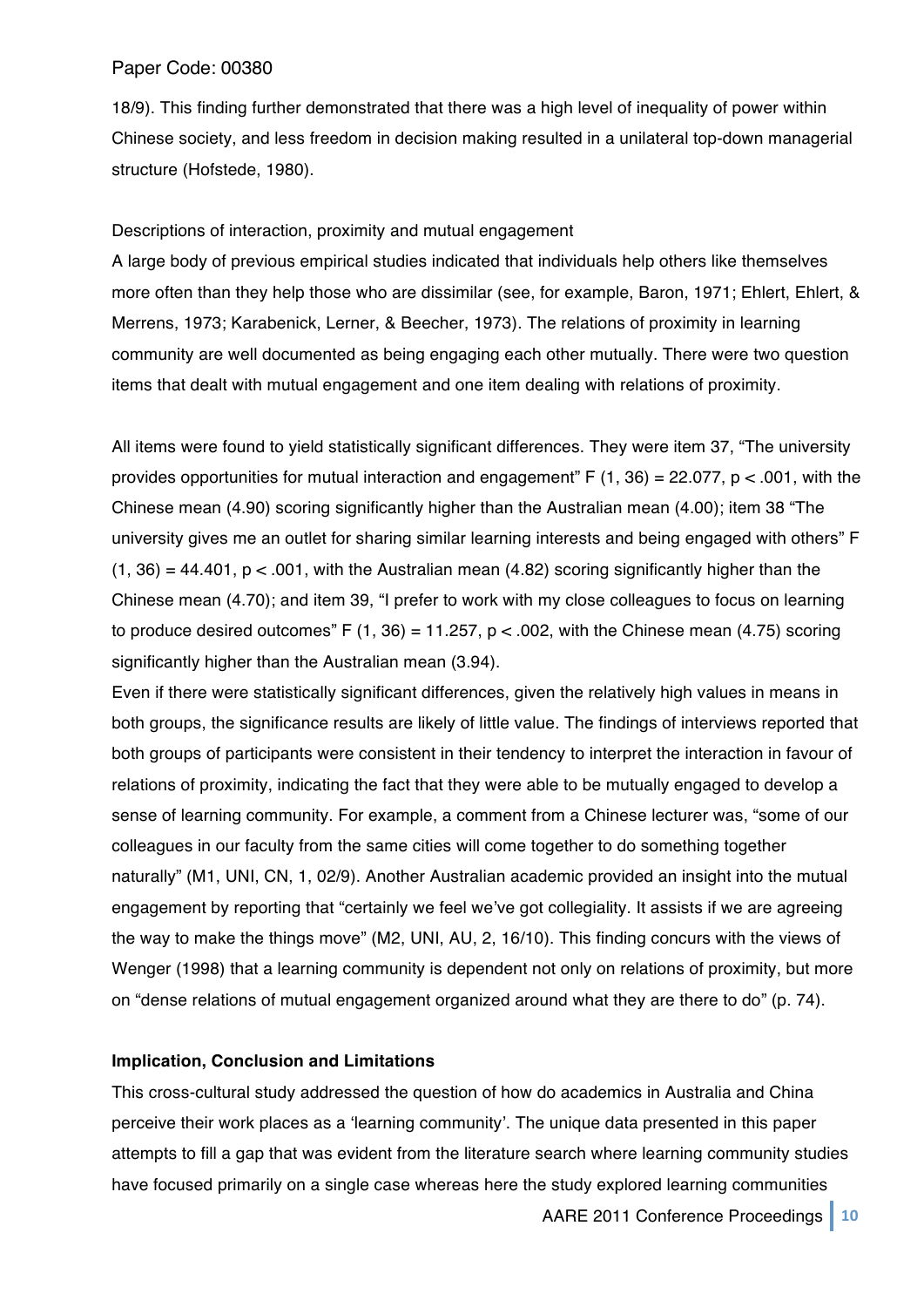operating in the academic departments of two universities in Australia and China respectively. The study examined the way two culturally different academic groups valued their work contexts as learning communities and their perception of shared mission, vision, values and goals; commitment to continuous improvement; collaborative culture and collective enquiry; supportive and shared leadership; freedom based on equality; and proximity and mutual engagement.

Among the important findings from the study was that the role of national culture, reflecting historicsocio-political influences, was central in understanding respondent's perceptions of the six constituent elements listed above. In this study the data demonstrated that each of these operationalised criteria was perceived differently by the two groups of participants. In other words, this study found that, assessing how stakeholders' perceptions of their workplaces as learning communities fit with operationalised six criteria from existing literature, these often inspired by their particular work conditions underlain by respective national culture.

This study was limited by certain aspects of research methods. First, this study has a limited sample size and, as such, does not lend itself to generalisation to the world at large. Rather, it is sufficient for the aim of this study, representing a range of stakeholders' perceptions from two cultures. Second, the issue of cross-cultural measurement equivalence is real as there may be language subtlety that gives rise to caution when considering the findings. In a subsequent study the use of Rasch or Item Response Theory (IRT) analysis to further test for the attempt of crosscultural equivalence would be useful.

This paper will be of interest to researchers in education, particularly in higher education, but also those interested in academics' work lives and policy development and implementation and more generally those who have utilised the term ʻlearning community' in their own workplace or research.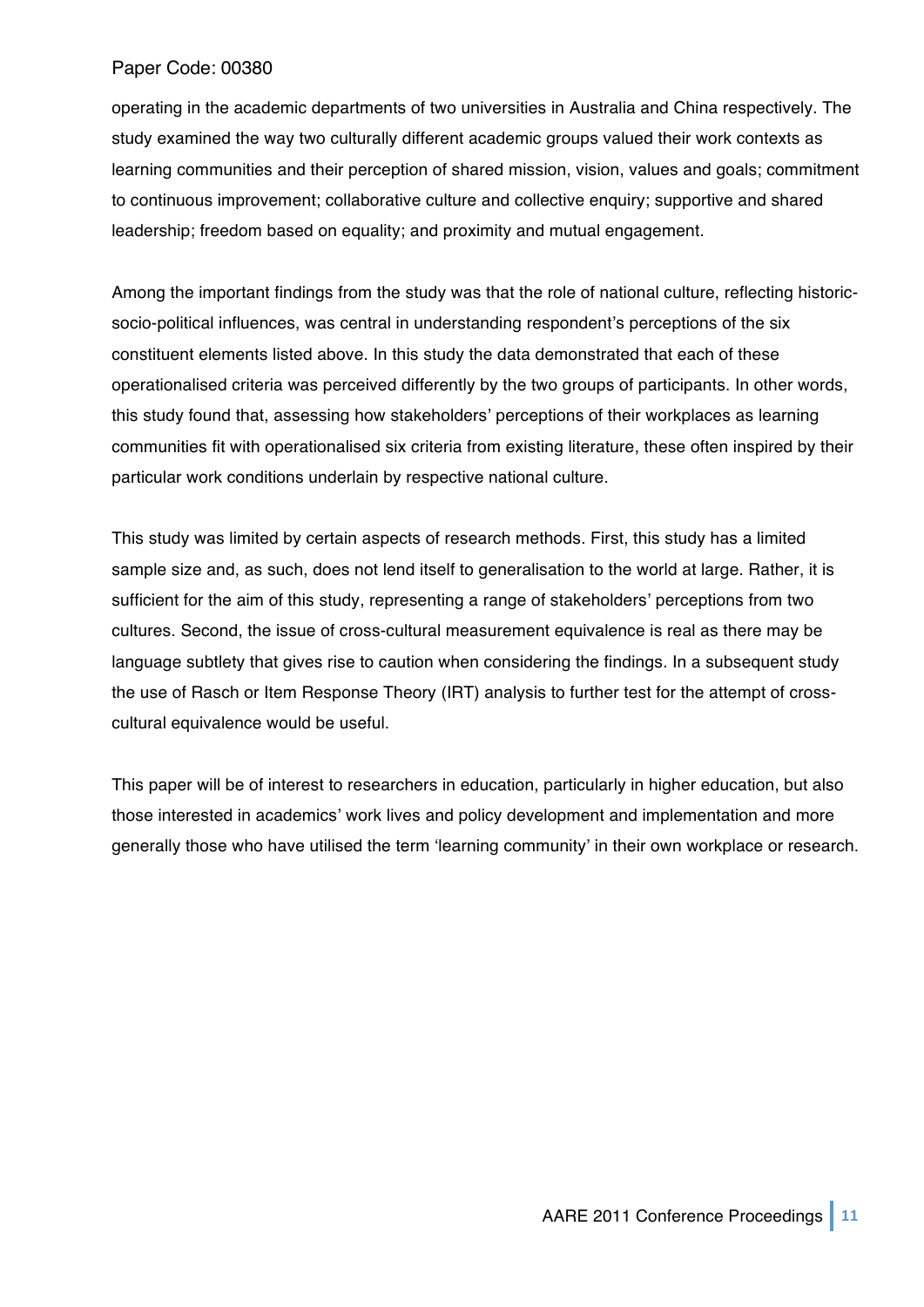## **Reference**

- Argyris, C. (2002). Double-Loop Learning, Teaching, and Research. *Academy of Management Learning & Education, 1*(2), 206-218.
- Atak, M., & Erturgut, R. (2010). An empirical analysis on the relation between learning organization and organizational commitment. *Procedia - Social and Behavioral Sciences, 2*(2), 3472- 3476.
- Baron, R. A. (1971). Aggression as a function of magnitude of victim's pain cues, level of prior anger arousal, and aggressor-victim similarity. *Journal of Personality and Social Psychology, 18*(1), 48-54.
- Bass, B. M. (1985). *Leadership and performance beyond expectations*. New York: Free Press.
- Bierema, L. L. (1999). The Process of the Learning Organization: Making Sense of Change. *National Association of Secondary School Principals, 83*(604), 46-57.
- Bolam, R., McMahon, A., Stoll, L., Thomas, S., & Wallace, M. (2005). *Creating and sustaining effective professional learning communities*. Nottingham: Department for Education and Skills Publications.
- Bolden, R., Petrov, G., & Gosling, J. (2009). Distributed Leadership in Higher Education: Rhetoric and Reality. *Educational Management Administration & Leadership, 37*(2), 257-277.
- Brown, J. S., & Duguid, P. (1991). Organizational Learning and Communities-of-Practice: Toward a Unified View of Working, Learning, and Innovation. *Organization Science, 2*(1), 40-57.
- Burns, R. (2000). *Introduction to research methods* (4th ed.). Frenchs Forest: Pearson Education.
- Dewey, J. (1938). *Experience and Education*. New York: The Macmillan Company.
- DuFour, R. (2009). *Whatever it takes : how professional learning communities respond when kids don't learn*. Moorabbin, Vic.: Hawker Brownlow Education.
- DuFour, R., DuFour, R., Eaker, R., & Many, T. (2010). *Learning by doing: A handbook for professional learning communities at work* (2nd ed.). Bloomington, IN: Solution Tree Press.
- DuFour, R., & Eaker, R. E. (1998). *Professional learning communities at work: best practices for enhancing student achievement*. Bloomington, Ind: National Education Service.
- DuFour, R., & Eaker, R. E. (2009). *Professional learning communities at work: best practices for enhancing student achievement*. Moorabbin, Vic.: Hawker Brownlow Education.
- DuFour, R., & Marzano, R. J. (2009). High-leverage strategies for principal leadership. *Educational Leadership, 66*(5), 62-68.
- Ehlert, J., Ehlert, N., & Merrens, M. (1973). Influence of ideological affiliation on helping behavior. *Journal of Social Psychology, 89*, 315-316.
- Ensley, M. D., Hmieleski, K. M., & Pearce, C. L. (2006). The importance of vertical and shared leadership within new venture top management teams: Implications for the performance of startups. *The Leadership Quarterly, 17*(3), 217-231.
- Hofstede, G. H. (1980). *Culture's consequences: international differences in work-related values*. Beverly Hills, Calif.: Sage Publications.
- Hord, S. M. (1997). *Professional Learning Communities: Communities of Continuous Inquiry and Improvement*. Austin, TX.: Southwest Educational Development Laboratory.
- Hord, S. M. (2004). Professional learning communities: An overview. In S. M. Hord (Ed.), *Learning together, leading together: Changing schools through professional learning communities* (pp. 5-14). New York: Teachers College Press.
- Hord, S. M. (2008). Evolution of the Professional Learning Community: Revolutionary Concept Is Based on Intentional Collegial Learning. *Journal of Staff Development, 29*(3), 10-13.
- Hord, S. M., & Sommers, W. A. (2008). *Leading professional learning communities: voices from research and practice*. Thousand Oaks, Calif.: Corwin Press.
- Huffman, J. B., & Hipp, K. K. (2003). *Reculturing schools as professional learning communities*. Lanham, MD: Scarecrow Press.
- Jones, J. L., Jones, K. A., Pickus, F., & Ludwig, J. (2010). Comparing professional development experiences: Viewing the constructivist design conference through the lens of a professional learning community. *Academic Leadership, 8*(1), 1-5.